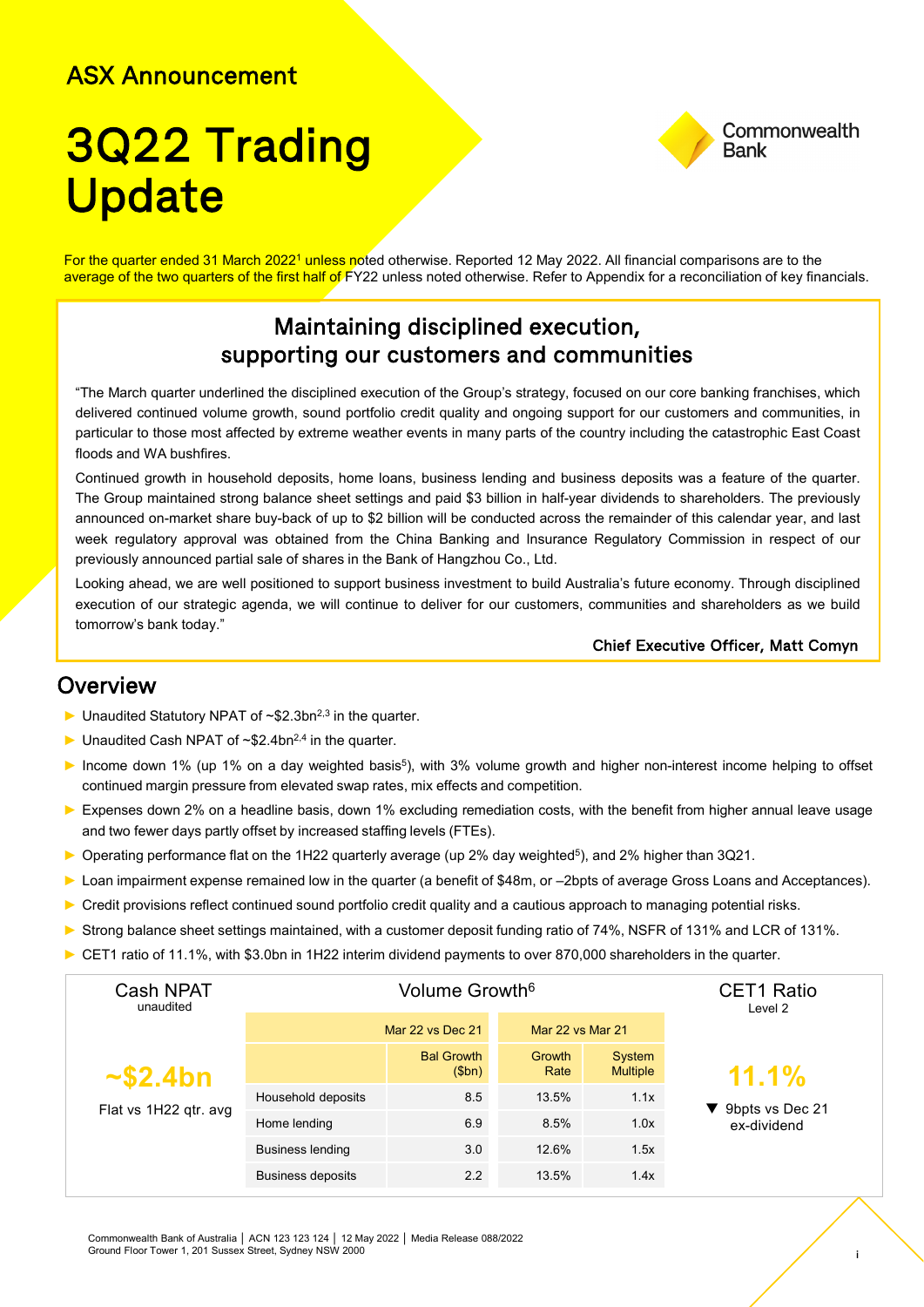## Operating performance



- Operating income was 1% lower in the quarter (or 1% higher on a day weighted<sup>5</sup> basis), with net interest income down 2% (flat day weighted<sup>5</sup>), partly offset by higher non-interest income.
- The Bank's franchise strength and focus on operational execution continued to underpin volume growth in core markets. In home lending, the Bank recorded balance growth of \$6.9bn, with proprietary channels accounting for 60% of all new fundings in the quarter (RBS, ex. Bankwest). The Bank's decision to lead the market on fixed home loan interest rate increases (in response to rising swap rates) had the expected softening impact on new home lending volumes, with fixed rate loans as a proportion of new fundings declining from 47% in 1H22 to 27% in March 2022. Domestic business lending has grown by almost 13% over the 12 months to March 2022, with continued above-system, diversified growth across multiple sectors on stable margins. Good deposits growth continued, with household and business deposits increasing by \$8.5bn and \$2.2bn respectively in the quarter.
- Net interest income was 2% lower (flat day weighted<sup>5</sup>), with the benefit from volume growth offset by a lower net interest margin, which continued to be influenced by those factors called out in the Group's 1H22 results presentation in February, including home loan margin compression from higher swap rates, portfolio mix effects and price competition.
- Non-interest income was 2% higher, primarily driven by increased Treasury earnings, partly offset by lower trading income.
- Operating expenses ex. remediation reduced by 1%, with higher staffing levels to deliver additional volumes and execute on strategic priorities more than offset by the benefit of higher annual leave usage and two fewer days.
- Operating performance was flat vs the 1H22 quarterly average (+2% day weighted5), and 2% higher than 3Q21.

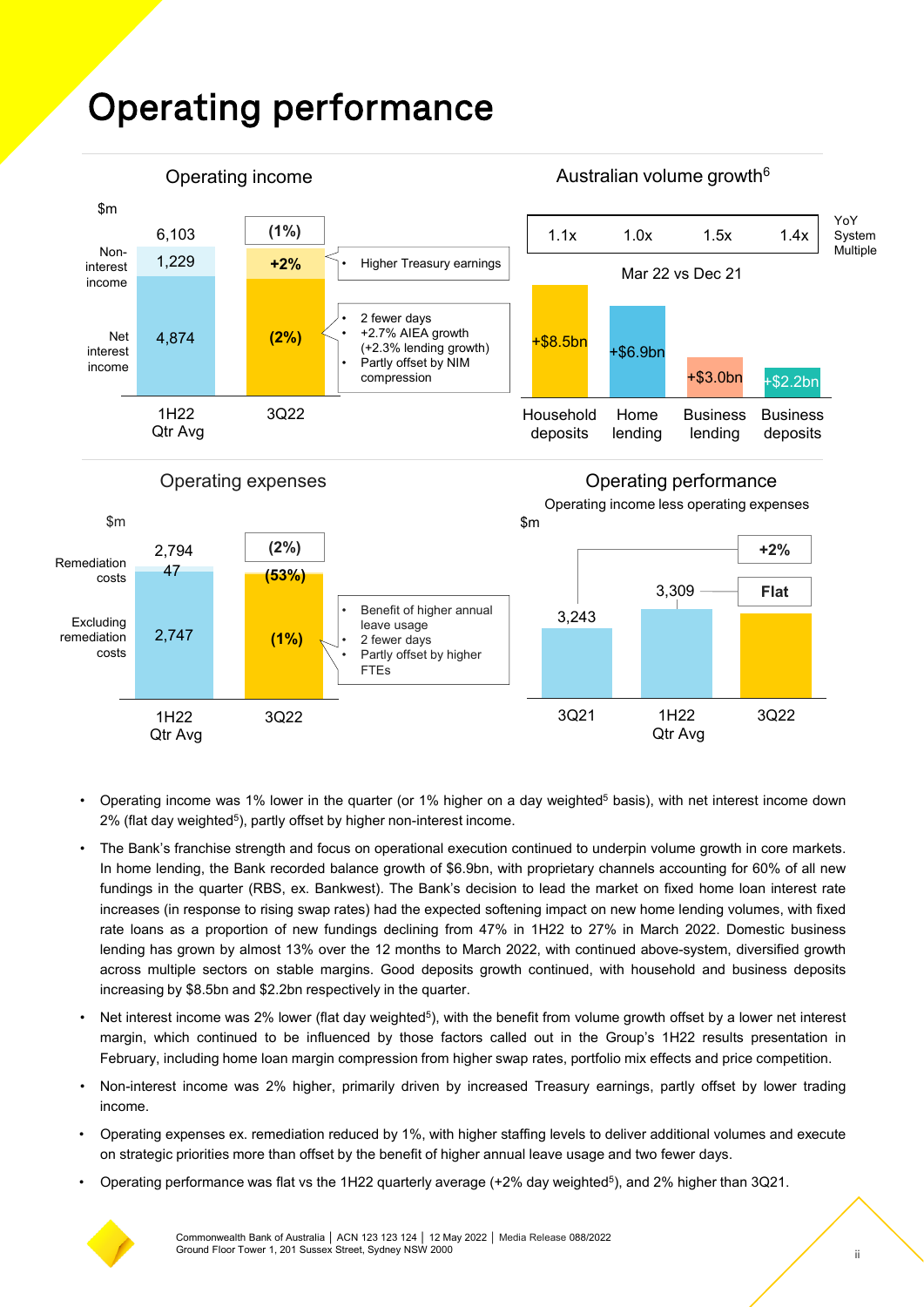### Provisions and credit quality



#### Troublesome and impaired assets \$bn

#### Provisioning



- Improvements in economic conditions and sound portfolio credit quality resulted in a positive outcome for loan impairment expense in the quarter (-\$48m or -2 basis points of average Gross Loans and Acceptances). Total credit provisions were slightly lower at \$5.7bn, with the Group continuing to maintain a cautious approach to managing potential risks, including higher interest rates, inflationary pressures and supply chain disruptions.
- Home loan arrears remained low, influenced by origination quality, low interest rates, a sound property market and balance growth. Credit card and personal loan arrears began to normalise in the quarter in line with seasonal trends.
- Troublesome and Impaired Assets (TIA) were lower at \$6.6bn or 0.51% of Total Committed Exposures (TCE), with movements driven by larger single name exposures across sectors.

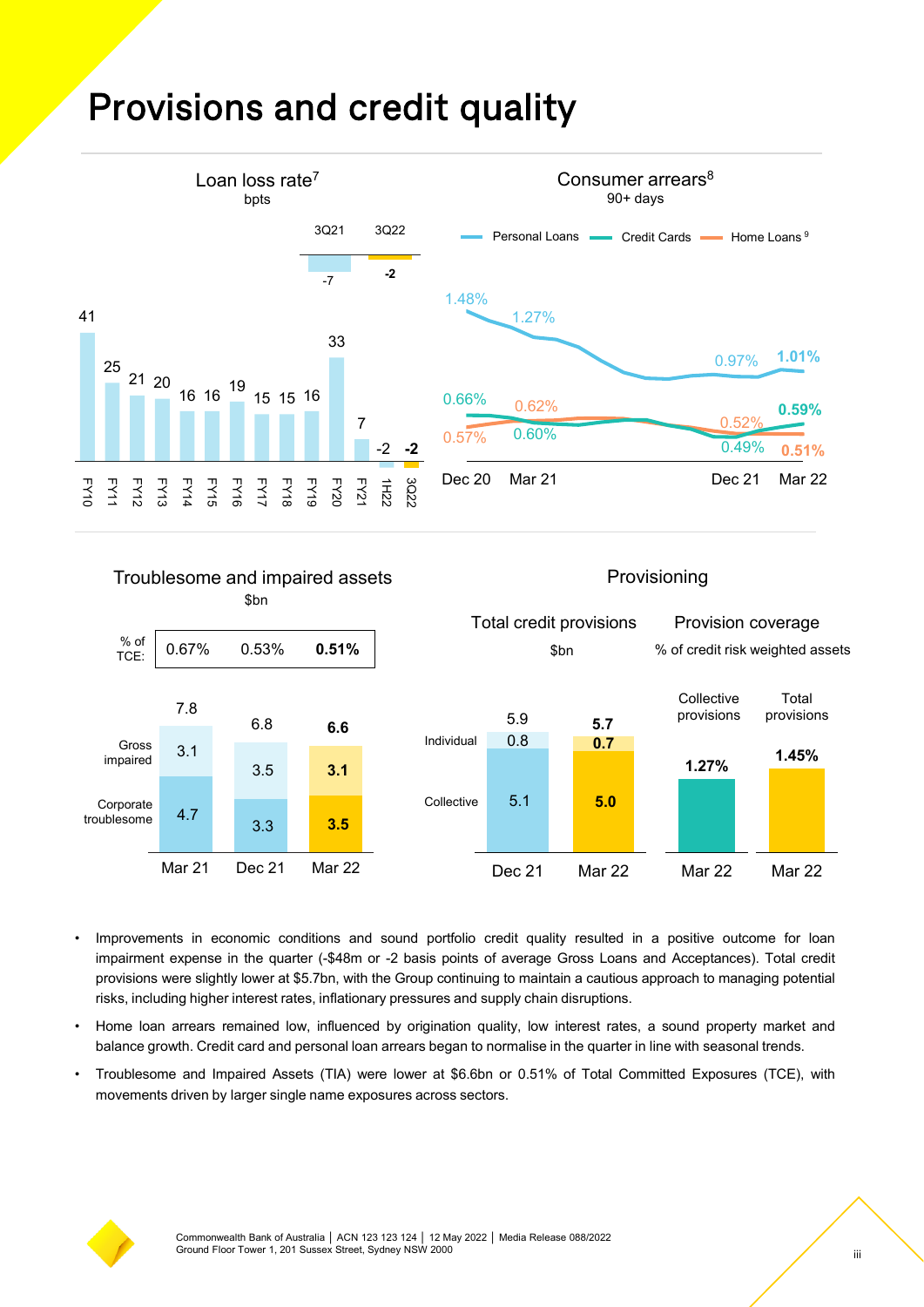## Funding and liquidity

Jun 08 Dec 21 Mar 22

(6.5yrs ex TFF)

**(6.3yrs ex TFF)**



• Balance sheet settings remained strong in the quarter, highlighted by customer deposit funding increasing to 74%, underpinned by the Bank's franchise strength in stable household deposits (+\$8.5bn this quarter).

Dec 21 Mar 22

CLF<sup>12</sup>

- The Bank remains well positioned from a wholesale funding perspective, with 70% of wholesale funding long term and a weighted average tenor of 4.9 years. Good progress has been made on FY22 funding requirements, with A\$32bn of long term wholesale funding issued as at 31 March 2022 across multiple markets and products.
- The Bank's Net Stable Funding Ratio (NSFR) and Liquidity Coverage Ratio (LCR) remained well above regulatory minimums.
- During the quarter, the Bank commenced the phased reduction in usage of the Committed Liquidity Facility (CLF) to zero by the end of 2022, in line with APRA's requirement.



Dec 21 Mar 22

& TFF13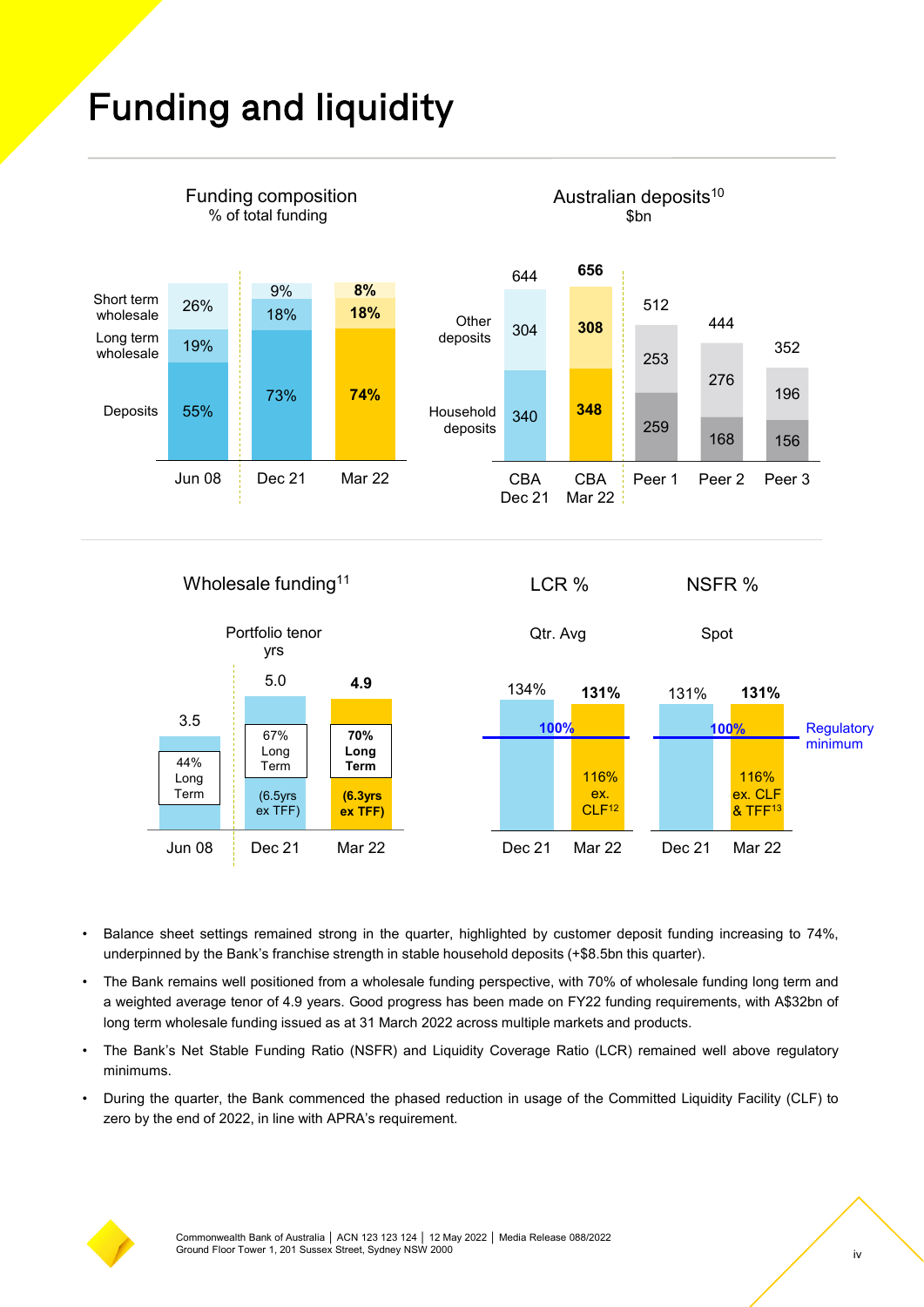## **Capital**



- The Group retains a strong capital position, with a CET1 (Level 2) ratio of 11.1% as at 31 March 2022, a decrease of 9bpts in the quarter after allowing for the impact of the 1H22 interim dividend (-61bpts). The decrease in the quarter was driven by a combination of higher Risk Weighted Assets (RWA, -49bpts) and other adjustments (-6bpts), partly offset by capital generated from earnings (+46bpts).
- The majority of the increase in RWA was due to Interest Rate Risk in the Banking Book (IRRBB), which increased by \$15.7bn (-38bpts) driven by higher swap rates (see below). Credit RWA (ex. FX) increased by \$2.0bn (-5bpts) driven by volume growth in mortgages and non-retail exposures, partly offset by data and methodology changes. Traded Market Risk increased by \$2.3bn (-6bpts) from higher commodity prices, interest rates and the FX portfolio.
- In order to avoid significant earnings volatility through a rate cycle, the Group's equity is invested over a three year investment term. Due to increased market rate volatility, in particular the significant increase in two and three year swap rates in recent months, the amount of IRRBB capital required by APRA has increased, mainly reflecting the valuation differences to equity invested over a one year term.
- The Group's previously announced divestments of Bank of Hangzhou Co., Ltd (+35bpts) and CommInsure General Insurance (+9bpts) are expected to collectively provide an uplift to Level 2 CET1 of approximately 44bpts. The divestment of a 10% shareholding in Bank of Hangzhou Co., Ltd is expected to be completed around the middle of calendar year 2022, following the recent approval from the China Banking and Insurance Regulatory Commission for the transaction. Completion remains subject to further regulatory approvals. The divestment of CommInsure General Insurance is expected to be completed in the second half of calendar year 2022, subject to Australian regulatory approvals and other conditions. The uplift from divestments is expected to be offset by the on-market share buy-back of up to \$2bn (-42bpts) as announced in February 2022. The buy-back will be conducted across calendar year 2022 subject to market conditions, available trading windows and other considerations. Post the buy-back, the Bank will remain well placed to accommodate changes under APRA's new capital framework as announced and to be effective 1 January 2023.
- CBA's Level 2 Tier 1 and Total Capital ratios were 13.2% and 17.1% respectively as at 31 March 2022. CBA's Level 1 CET1 ratio as at 31 March 2022 was 11.5%, 40bpts above Level 2.

## Appendix

| Key financials reconciliation                      | 1H <sub>22</sub><br>\$m | 1H <sub>22</sub><br>Qtr Avg<br>\$m | Movement<br>3Q22 vs<br>3Q21 | Movement<br>3Q22 vs<br>1H22 Qtr Avg |
|----------------------------------------------------|-------------------------|------------------------------------|-----------------------------|-------------------------------------|
| Operating income                                   | 12.205                  | 6.103                              | (1%)                        | (1%)                                |
| Operating expenses ex. remediation costs and other | 5,495                   | 2.747                              | 2%                          | (1%)                                |
| Remediation costs and other <sup>18</sup>          | 93                      | 47                                 |                             |                                     |
| Total operating expenses                           | 5,588                   | 2.794                              | (3%)                        | (2%)                                |
| Operating performance                              | 6,617                   | 3.309                              | 2%                          | Flat                                |
| Loan impairment benefit/(expense)                  | 75                      | 38                                 | Unfavourable                | Favourable                          |
| Reported cash NPAT from continuing operations      | 4.746                   | 2.373                              | (2%)                        | Flat                                |



Commonwealth Bank of Australia │ ACN 123 123 124 │ 12 May 2022 │ Media Release 088/2022 Ground Floor Tower 1, 201 Sussex Street, Sydney NSW 2000